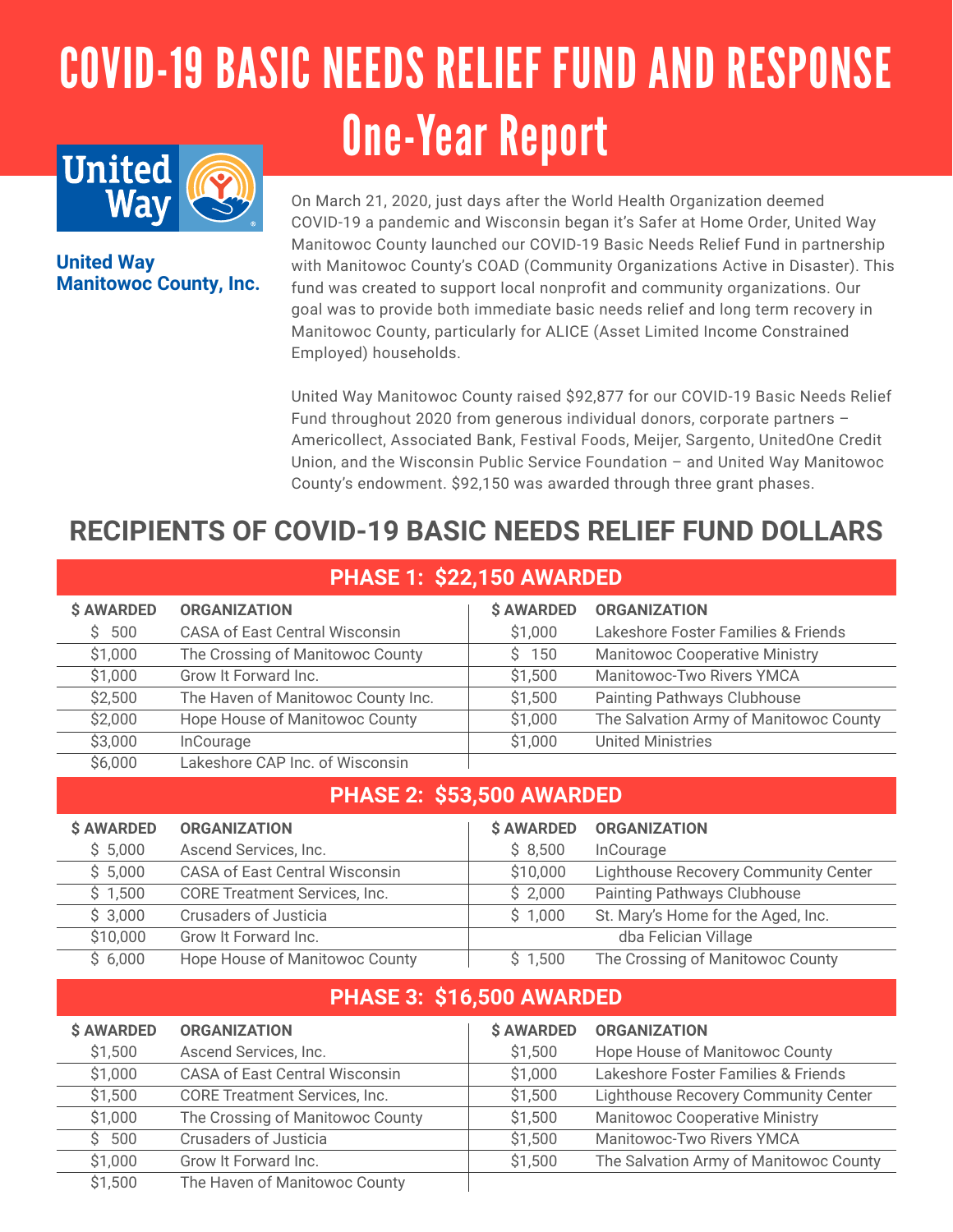







**24,257 Individuals Served**

## **HOUSEHOLD TYPES SERVED IN MANITOWOC COUNTY**

**Percent** Percentages show the number of surveyed, funded organizations serving each household type.

| <b>Household Type</b>                                                                                                                                                                                                                |  |
|--------------------------------------------------------------------------------------------------------------------------------------------------------------------------------------------------------------------------------------|--|
| Below FPL (Federal Poverty Level) Households - - - - - - - - - - - - - - - 47%                                                                                                                                                       |  |
|                                                                                                                                                                                                                                      |  |
| Above FPL Households - 23%                                                                                                                                                                                                           |  |
|                                                                                                                                                                                                                                      |  |
| Families with Children Ages Prenatal to Middle School __________________________ 67%                                                                                                                                                 |  |
| Families with Children Ages Prenatal to High School ____________________________ 67%                                                                                                                                                 |  |
|                                                                                                                                                                                                                                      |  |
|                                                                                                                                                                                                                                      |  |
|                                                                                                                                                                                                                                      |  |
|                                                                                                                                                                                                                                      |  |
| Unhoused Families <u>- Conservation and the set of the set of the set of the set of the set of the set of the set of the set of the set of the set of the set of the set of the set of the set of the set of the set of the set </u> |  |
| Essential Workers <u>- Table 1988</u>                                                                                                                                                                                                |  |
|                                                                                                                                                                                                                                      |  |
|                                                                                                                                                                                                                                      |  |
|                                                                                                                                                                                                                                      |  |
| Urban Households <u>- 23%</u>                                                                                                                                                                                                        |  |
| and the contract of the contract of the contract of the contract of the contract of the contract of the contract of the contract of the contract of the contract of the contract of the contract of the contract of the contra       |  |

Page 2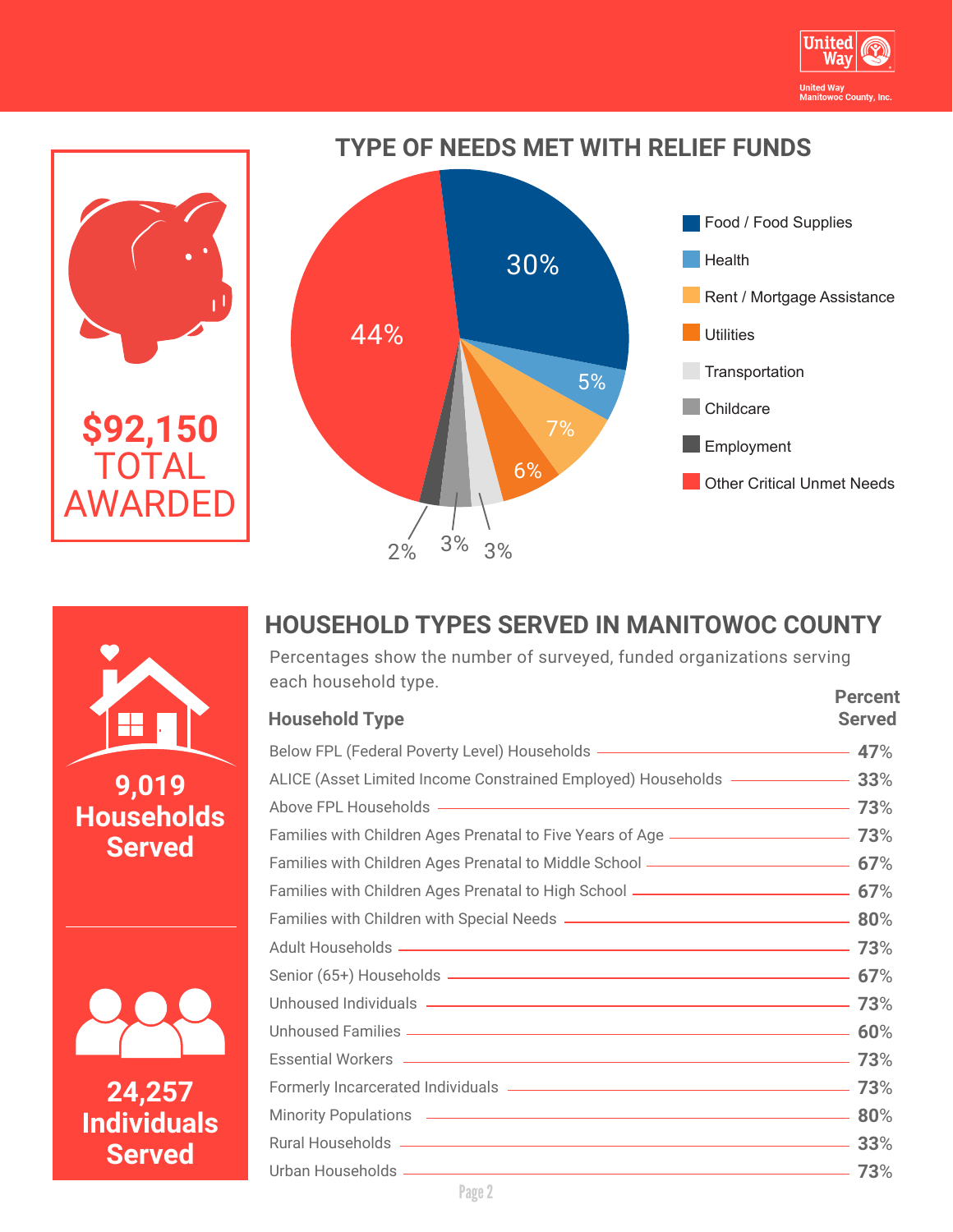

## **STORIES FROM GRANT RECIPIENTS**



"*other residents at risk.* **~ Hope House of Manitowoc County** *We were contacted by a pregnant individual who was living on the street. We could also tell over the phone she was displaying signs of COVID-19. Because of this funding, we were able to provide her a cab ride to a hotel we were working with where she could quarantine before coming into the shelter so as not to put*

 $\mathcal{C}_t$ "*of reliable transportation.* **~ The Salvation Army of Manitowoc County** *Because we had these funds to cover the cost of food, we were able to use other funds to focus on rental assistance. We were able to help two families with rent in the month of December and another eight families with gas cards and auto repairs. In one individual's case, we were able to help with food assistance and a car repair that allowed him to keep his job that was in jeopardy due to his lack*



 $\frac{66}{r}$ "*on a weekly basis.* **~ Crusaders of Justicia** *The cost of renting a truck three times a week to deliver food to underserved rural communities is over \$600 every week. Every dollar we were awarded was used to procure trucks to move the 70,000 pounds of food we receive*

 $\frac{66}{10}$ "*service for 21 children, and supervise 18 advocates. These funds enabled a CASA Advocate to consistently meet with a child in protective services who was experiencing a difficult time, resulting in numerous out-of-county placements and in-patient treatment. We have also been able to conduct our first virtual pre-service training for five new advocates, continue* **~ CASA of East Central Wisconsin**





**JUSTICIA** 

"*community - safely.* **~ Ascend Services** *While many lost their jobs due to COVID-19, the United Way Manitowoc County COVID-19 Basic Needs Relief Fund: Phase 3 Grant helped Ascend keep our Mobile Work Crews employing individuals with exceptional abilities in the*

" *A family of five came to our Community Dinners To Go, and the mom wept as* "*unemployment had yet to produce any assistance. she told us that if it was not for this meal and the Saturday food pickup, her family would not be able to eat. She and her husband were not working and* **~ Manitowoc Cooperative Ministry**